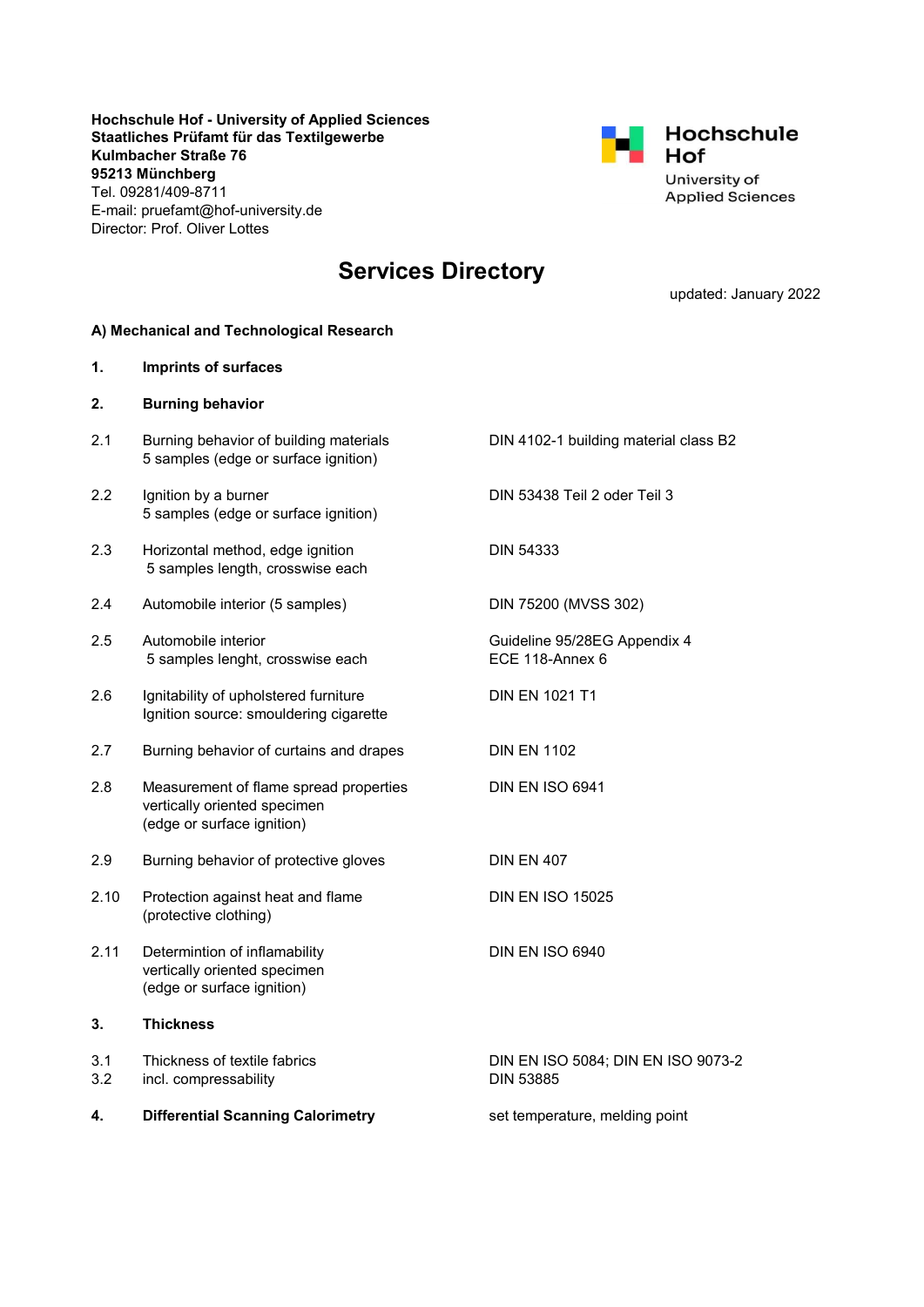| 5.                            | <b>Twisting</b>                                                                                                               |                                                              | Hochschule<br>Hof                        |
|-------------------------------|-------------------------------------------------------------------------------------------------------------------------------|--------------------------------------------------------------|------------------------------------------|
| 5.1<br>5.2                    | Untwist procedure<br>Slippage method                                                                                          | DIN EN ISO 2061                                              | University of<br><b>Applied Sciences</b> |
| 6.                            | <b>Electrostatic behavior</b>                                                                                                 |                                                              |                                          |
| 6.1<br>6.2<br>6.3             | Determination of electrical resistance<br>Measurement of surface resistivity<br>Measurement of electrical vertical resistance | DIN 54345 T1<br><b>DIN EN 1149-1</b><br><b>DIN EN 1149-2</b> |                                          |
| 7.                            | <b>Thread count wovens</b>                                                                                                    | <b>DIN EN 1049-2</b>                                         |                                          |
| 8.                            | <b>Diameter of fibers</b><br>Ocular micrometer - synthetic fibers                                                             |                                                              |                                          |
| 9.                            | <b>Fiber fineness</b><br>Vibroscope method                                                                                    | <b>DIN EN ISO 1973</b>                                       |                                          |
| 10.                           | <b>Fiber length</b><br>Single fiber measurement                                                                               | DIN 53808-1                                                  |                                          |
| 11.                           | Mass per unit area                                                                                                            | DIN EN 12127; DIN EN 29073-1                                 |                                          |
| 12.                           | <b>Yarn count</b>                                                                                                             |                                                              |                                          |
| 12.1<br>12.2.<br>12.3<br>12.4 | Skein method<br>Short length method<br>Rate of yarn length<br>Number of filaments                                             | <b>DIN EN ISO 2060</b><br>DIN 53830 T3<br><b>DIN 53862</b>   |                                          |
| 13.                           | Odor test                                                                                                                     | <b>VDA 270</b>                                               |                                          |
| 14.                           | <b>Weave of fabric</b>                                                                                                        |                                                              |                                          |
| 15.                           | Weight portion warp and weft                                                                                                  | <b>DIN 53856</b>                                             |                                          |
| 16.                           | <b>Hairiness of yarns</b>                                                                                                     | comparison test                                              |                                          |
| 17.                           | Infrared spectrum                                                                                                             |                                                              |                                          |
| 18.                           | Hook and loop fastener test                                                                                                   | VDA 230-210                                                  |                                          |
| 19.                           | <b>Crease resistance</b><br>Cylinder method                                                                                   | ENKA; method 3061 A                                          |                                          |
| 20.                           | <b>Crimp parameters</b>                                                                                                       |                                                              |                                          |
| 20.1<br>20.2                  | Number of crimps of single fibers<br>Crimp parameters of textured filament yarns                                              | ASTM D3937-12 Option 1<br>DIN 53840-1, DIN 53840-2           |                                          |
| 21.                           | Permeability of air                                                                                                           | DIN EN ISO 9237                                              |                                          |
| 22.                           | <b>Mesh density</b>                                                                                                           | <b>DIN EN 14971</b>                                          |                                          |
|                               |                                                                                                                               |                                                              |                                          |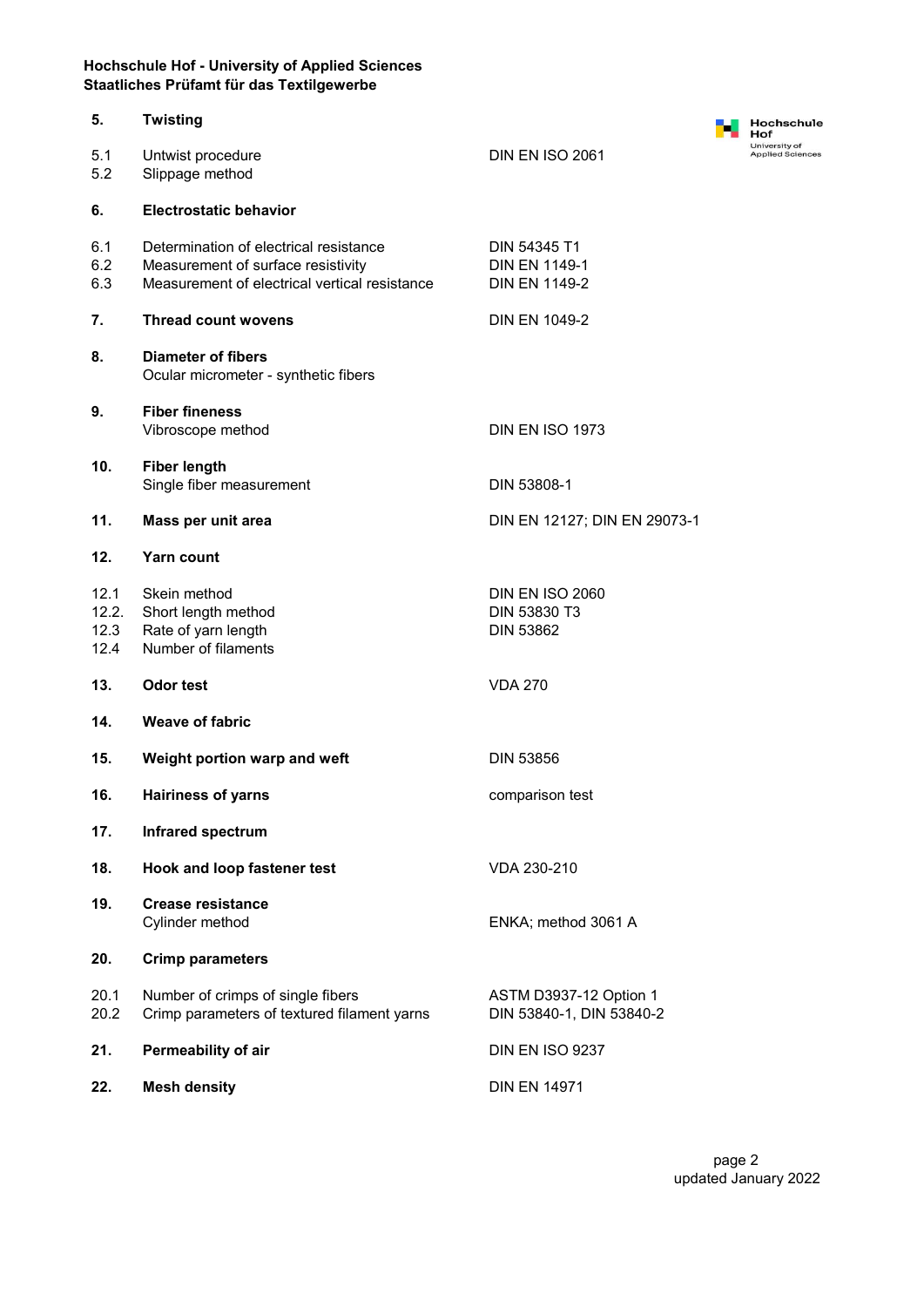| 23.          | <b>Dimensional change</b>                         | DIN EN ISO 5077                        | Hochschule<br>Hof                        |
|--------------|---------------------------------------------------|----------------------------------------|------------------------------------------|
| 23.1         | Laundring and drying                              | <b>DIN EN ISO 6330</b>                 | University of<br><b>Applied Sciences</b> |
| 23.2         | machine wash                                      | <b>DIN EN ISO 6330</b>                 |                                          |
| 23.3         | tumble drying                                     | <b>DIN EN ISO 6330</b>                 |                                          |
| 23.4         | Heating (hot air)                                 |                                        |                                          |
| 24.          | Upholstery fabrics for living area                | <b>DIN EN 14465</b>                    |                                          |
| 24.1         | Tensile strength                                  | <b>DIN EN ISO 13934-1</b>              |                                          |
| 24.2         | Tear strength                                     | <b>DIN EN ISO 13937-3</b>              |                                          |
| 24.3         | Slippage resistance                               | <b>DIN EN ISO 13936-2</b>              |                                          |
| 24.4         | Abrasion resistance                               | <b>DIN EN ISO 12947-2</b>              |                                          |
| 24.5         | Pilling behavior                                  | <b>DIN EN ISO 12945-2</b>              |                                          |
| 24.6         | Light fastness                                    | DIN EN ISO 105-B02 (method 2)          |                                          |
| 24.7         | Rubbing fastness                                  | <b>DIN EN ISO 105-X12</b>              |                                          |
| 25.          | <b>Slippage behavior</b>                          | DIN EN ISO 13936-2 + 13936-1           |                                          |
| 26.          | Pilling, Martindale method                        | DIN EN ISO 12945-2, DIN EN ISO 12945-4 |                                          |
| 27.          | <b>Abrasion tests</b>                             |                                        |                                          |
| 27.1         | <b>Martindale method</b>                          |                                        |                                          |
|              | 27.1.1 Specimen breakdown                         | <b>DIN EN ISO 12947-2</b>              |                                          |
|              | 27.1.2 Mass loss                                  | <b>DIN EN ISO 12947-3</b>              |                                          |
|              | 27.1.3 Appearance change                          | <b>DIN EN ISO 12947-4</b>              |                                          |
|              | 27.1.4 Abrasion resistance of protective clothing | <b>DIN EN 530</b>                      |                                          |
|              | 27.1.5 Abrasion resistance of protective gloves   | <b>DIN EN 388</b>                      |                                          |
|              | 27.1.6 Abrasion resistance of coated textiles     | <b>DIN EN ISO 5470-2</b>               |                                          |
| 27.2         | <b>Frank Hauser method</b>                        | according to DIN 53528                 |                                          |
| 27.3         | <b>Schopper method</b>                            | according to DIN 53863 T2              |                                          |
| 28.          | <b>Shrinkage of yarns</b>                         |                                        |                                          |
| 28.1         | Water                                             | according to replaced DIN 53866-T2     |                                          |
| 28.2         | Hot air                                           | according to replaced DIN 53866-T3     |                                          |
| 28.3         | Hot air monofilament                              | according to DIN EN 13844              |                                          |
| 29.          | <b>Protective clothing</b>                        | <b>DIN EN 388</b>                      |                                          |
| 29.1         | Abrasion resistance                               |                                        |                                          |
| 29.2         | Cut resistance                                    | Section 6.2                            |                                          |
| 29.3<br>29.4 | Force breaking through<br>Tear strength           | Section 6.5                            |                                          |
| 30.          | Lustre from use dry and humid condition           |                                        |                                          |
| 31.          | <b>Spray test</b>                                 | AATCC 22, DIN EN ISO 4920              |                                          |
| 32.          | Staff-Test (fiber abrasion Zweigle G555)          |                                        |                                          |
| 33.          | Stress-strain characteristic in compression       | according to DIN EN ISO 3386-1         |                                          |
|              |                                                   |                                        |                                          |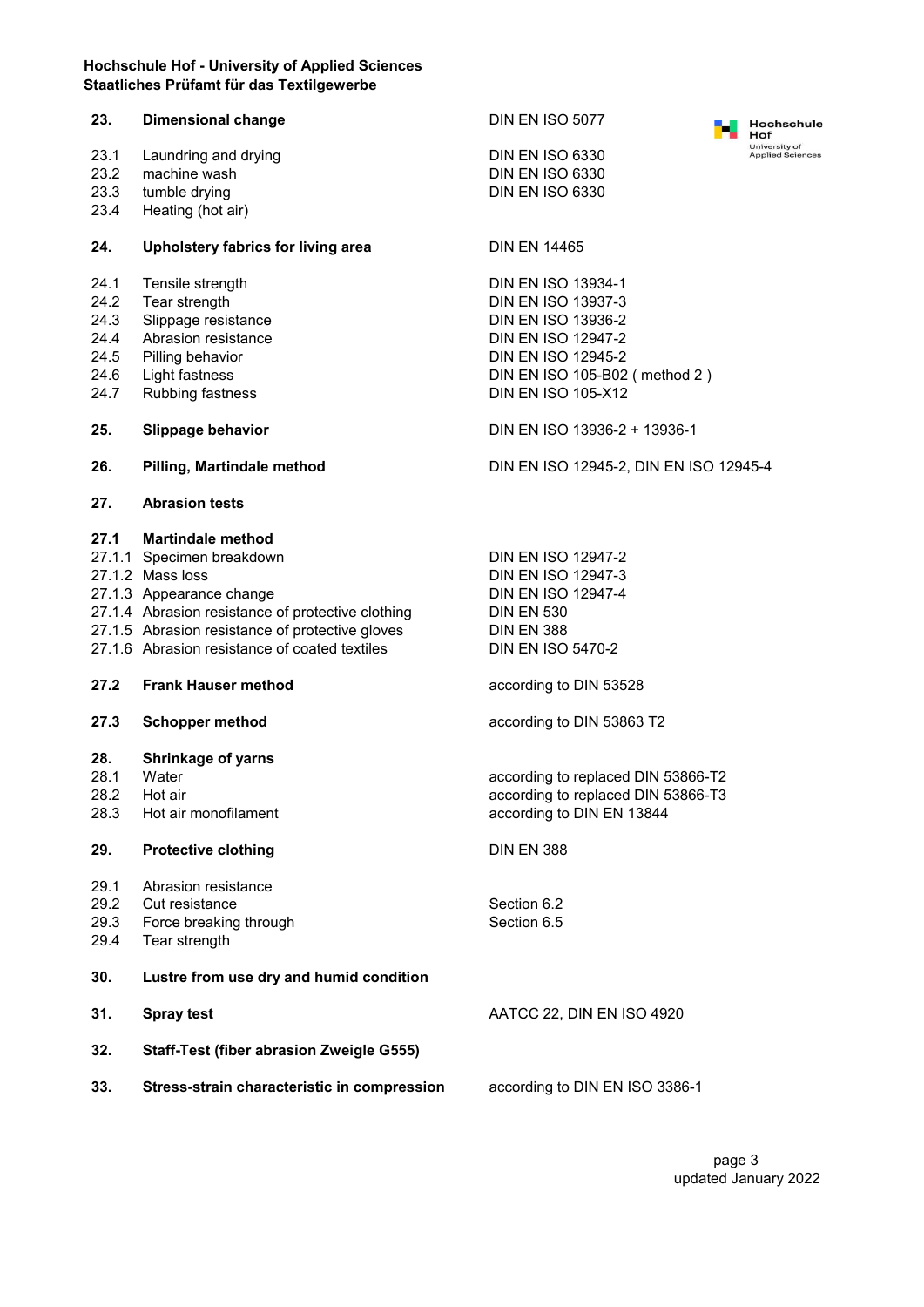| 34.                                                          | <b>Static punchure test CBR test</b>                                                                                                                                                                                                          | <b>DIN EN ISO 12236</b>                                                                                                                                                                             | Hochschule<br>Hof                        |  |
|--------------------------------------------------------------|-----------------------------------------------------------------------------------------------------------------------------------------------------------------------------------------------------------------------------------------------|-----------------------------------------------------------------------------------------------------------------------------------------------------------------------------------------------------|------------------------------------------|--|
| 35.                                                          | <b>Delamination strength</b>                                                                                                                                                                                                                  |                                                                                                                                                                                                     | University of<br><b>Applied Sciences</b> |  |
| 35.1<br>35.2                                                 | Delamination of fusible interlinings<br>Test for separating layers of laminated fabrics                                                                                                                                                       | <b>DIN 54310</b><br>DIN 53530, according to replaced DIN 53357A                                                                                                                                     |                                          |  |
| 36.                                                          | <b>Irregularity</b><br>Toennessen board (visual board for yarns and twists)                                                                                                                                                                   |                                                                                                                                                                                                     |                                          |  |
| 37.                                                          | <b>Resistance to water penetration</b>                                                                                                                                                                                                        | DIN EN ISO 811                                                                                                                                                                                      |                                          |  |
| 38.                                                          | <b>Tear strength</b>                                                                                                                                                                                                                          |                                                                                                                                                                                                     |                                          |  |
| 38.1<br>38.2<br>38.3<br>38.4<br>38.5<br>38.6<br>38.7<br>38.8 | Trouser-shaped tear test<br>Wing-shaped tear test<br>Tongue-shaped tear test<br>Trapezoid tear test<br>Trapezoid tear test plastic foils<br>Tongue-, trouser-shaped tear test<br>Tear strength protective clothing<br>Tear strength nonwovens | <b>DIN EN ISO 13937-2</b><br><b>DIN EN ISO 13937-3</b><br><b>DIN EN ISO 13937-4</b><br>DIN 53859-5<br><b>DIN 53363</b><br><b>DIN EN ISO 4674-1</b><br><b>DIN EN 388</b><br><b>DIN EN ISO 9073-4</b> |                                          |  |
| 39.                                                          | <b>Bursting properties</b>                                                                                                                                                                                                                    | <b>DIN EN ISO 13938-2</b>                                                                                                                                                                           |                                          |  |
| 40.                                                          | <b>Elastic behavior</b>                                                                                                                                                                                                                       |                                                                                                                                                                                                     |                                          |  |
| 40.1                                                         | Yarns<br>40.1.1 Repeated tension stresses<br>between constant elongation limits<br>40.1.2 Single strain<br>between constant elongation limits                                                                                                 | DIN 53835-2<br>DIN 53835-3                                                                                                                                                                          |                                          |  |
| 40.2                                                         | Woven and knitted fabrics<br>40.2.1 Single strain<br>between constant elongation limits<br>40.2.2 statical and irreversible elongation                                                                                                        | DIN 53835-13<br>according to replaced DIN 53360, PV3909                                                                                                                                             |                                          |  |
| 41.                                                          | <b>Tensile tests</b>                                                                                                                                                                                                                          |                                                                                                                                                                                                     |                                          |  |
| 41.1                                                         | Yarn<br>41.1.1 Tensile strength and elongation<br>41.1.2 Knot tensile test<br>41.1.3 Loop tensile test                                                                                                                                        | <b>DIN EN ISO 2062</b><br>DIN 53842-1<br>DIN 53843-1                                                                                                                                                |                                          |  |
| 41.2                                                         | Cord                                                                                                                                                                                                                                          | according to DIN EN ISO 2062 without elongation                                                                                                                                                     |                                          |  |
| 41.3<br>41.4                                                 | <b>Woven fabrics</b><br>41.3.1 Strip method<br>41.3.2 Grab method<br>41.3.3 Seam tensile test<br><b>Nonwovens</b>                                                                                                                             | <b>DIN EN ISO 13934-1</b><br><b>DIN EN ISO 13934-2</b><br>DIN EN ISO 13935-1, -2<br>DIN EN 29073-T3                                                                                                 |                                          |  |
|                                                              |                                                                                                                                                                                                                                               |                                                                                                                                                                                                     |                                          |  |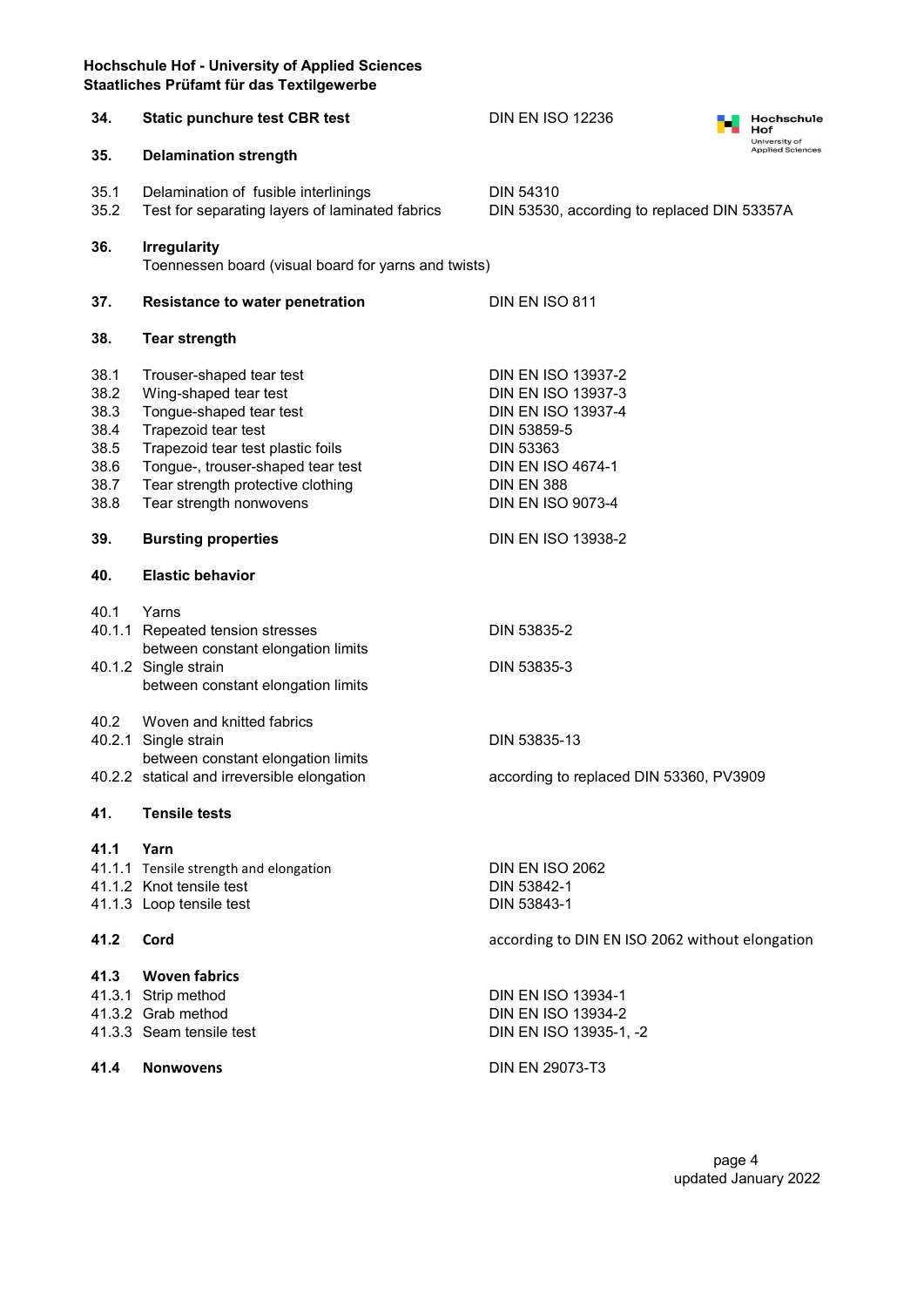1. Extraction of attandant materials, quantitative

#### B) Wet-chemical examinations

|                                                                     | in organic solvents soluble materials                                                                                                                                                                                                                                                                                         | DIN 54 278-T1                                                                                                                                                                                                                                                                                 |  |
|---------------------------------------------------------------------|-------------------------------------------------------------------------------------------------------------------------------------------------------------------------------------------------------------------------------------------------------------------------------------------------------------------------------|-----------------------------------------------------------------------------------------------------------------------------------------------------------------------------------------------------------------------------------------------------------------------------------------------|--|
| 2.                                                                  | <b>Dyeing</b>                                                                                                                                                                                                                                                                                                                 |                                                                                                                                                                                                                                                                                               |  |
| 2.1<br>$2.2\phantom{0}$<br>2.3                                      | Stripping and levelling of dyeing under laboratory conditions<br>Creating attempt colorings<br>Bleaching under laboratory conditions                                                                                                                                                                                          |                                                                                                                                                                                                                                                                                               |  |
| 3.                                                                  | Detection of dye stuff, qualitatively                                                                                                                                                                                                                                                                                         |                                                                                                                                                                                                                                                                                               |  |
| 4.                                                                  | Fiber analysis, qualitatively by microscope                                                                                                                                                                                                                                                                                   |                                                                                                                                                                                                                                                                                               |  |
| 5.                                                                  | Fiber analysis, quantitatively, chemical analysis<br>including the qualitative test, binary mixture                                                                                                                                                                                                                           |                                                                                                                                                                                                                                                                                               |  |
| 5.1<br>5.2<br>5.3<br>5.4<br>5.5<br>5.6<br>5.7<br>5.8<br>5.9<br>5.10 | Method using acetone<br>Method using formic acid<br>Method using formic acid and zinc chloride<br>Method usind dichloromethane<br>Method using dimethylacetamide<br>Method using dimethylformamide<br>Method using potassium hydroxide<br>Method using hydrochloric acid<br>Method using sulfuric acid<br>Method using xylene | <b>DIN EN ISO 1833-3</b><br><b>DIN EN ISO 1833-7</b><br><b>DIN EN ISO 1833-6</b><br>internal method for Copolyester<br><b>DIN EN ISO 1833-20</b><br><b>DIN EN ISO 1833-12</b><br><b>DIN 54204</b><br><b>DIN 54221</b><br><b>DIN EN ISO 1833-11</b><br>DIN EN ISO 1833-16, No. 13 EG guideline |  |
| 6.                                                                  | Fiber analysis, quantitatively by mechanical separation<br>including the qualitative test                                                                                                                                                                                                                                     |                                                                                                                                                                                                                                                                                               |  |
| 7.                                                                  | <b>Dimensional change</b>                                                                                                                                                                                                                                                                                                     | <b>DIN EN ISO 5077</b>                                                                                                                                                                                                                                                                        |  |
| 7.1<br>7.2<br>7.3                                                   | Laundring and drying<br>machine wash<br>tumble drying                                                                                                                                                                                                                                                                         | <b>DIN EN ISO 6330</b><br><b>DIN EN ISO 6330</b><br><b>DIN EN ISO 6330</b>                                                                                                                                                                                                                    |  |
| 8.                                                                  | Oil repellency                                                                                                                                                                                                                                                                                                                | AATCC 118 (3M-Test),<br><b>DIN EN ISO 14419</b>                                                                                                                                                                                                                                               |  |
| 9.                                                                  | Oil absorption capacity                                                                                                                                                                                                                                                                                                       | <b>DIN 61651</b>                                                                                                                                                                                                                                                                              |  |
| 10.                                                                 | pH value                                                                                                                                                                                                                                                                                                                      | <b>DIN EN ISO 3071</b>                                                                                                                                                                                                                                                                        |  |
| 11.                                                                 | Qualitative detection of attandant fiber materials                                                                                                                                                                                                                                                                            |                                                                                                                                                                                                                                                                                               |  |
| 11.1<br>11.2                                                        | Detection of sizing<br>Detection of formaldehyde                                                                                                                                                                                                                                                                              |                                                                                                                                                                                                                                                                                               |  |
| 12.                                                                 | Quantitative detection of attandant fiber materials                                                                                                                                                                                                                                                                           |                                                                                                                                                                                                                                                                                               |  |
| 12.1<br>12.2                                                        | Formaldehyde content<br>Sizing content                                                                                                                                                                                                                                                                                        | Japan LAW 112, DIN EN ISO 14184-1<br>DIN 54285                                                                                                                                                                                                                                                |  |

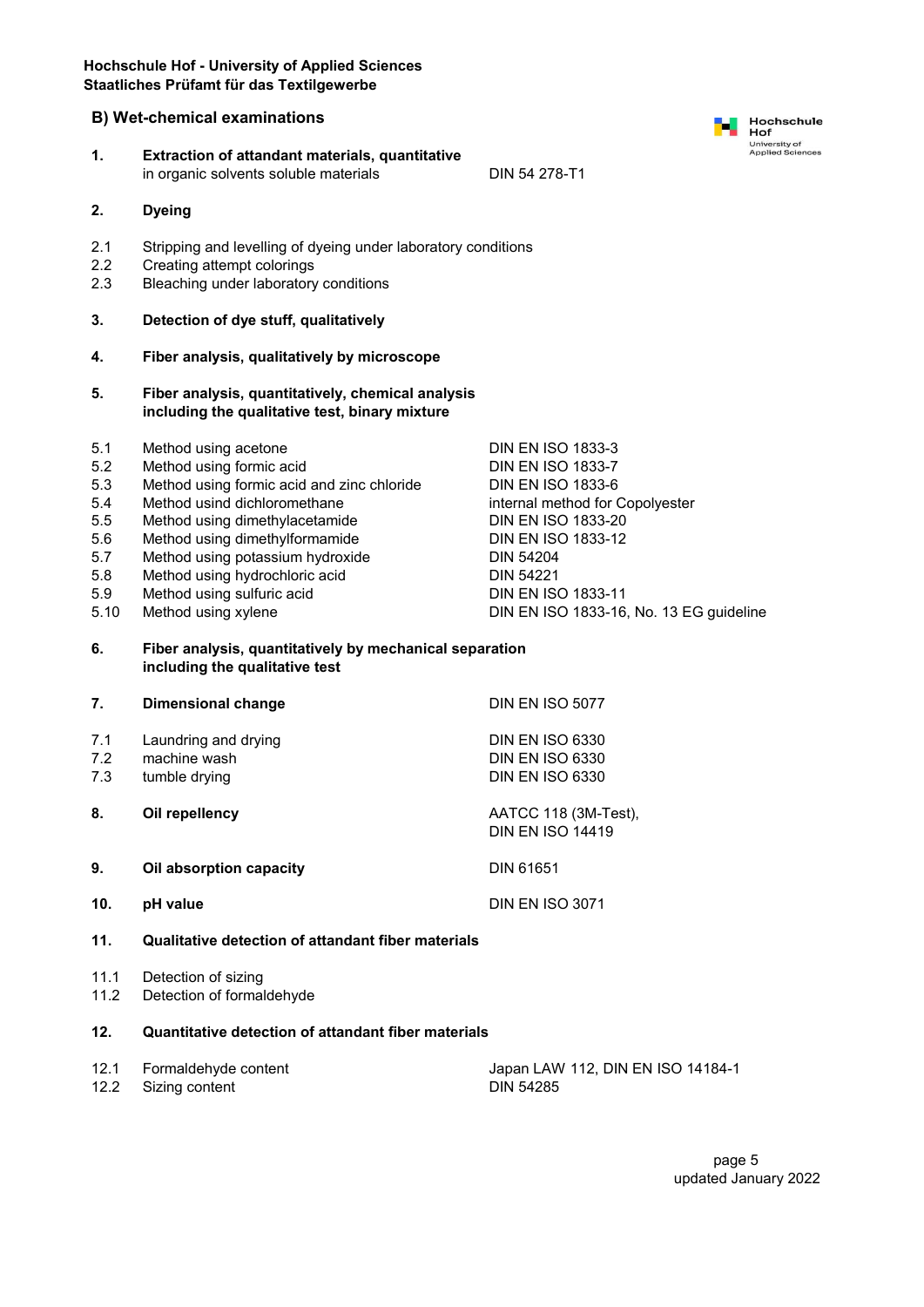| 13.          | <b>Absorptivity</b>                                 |                                      |  |
|--------------|-----------------------------------------------------|--------------------------------------|--|
| 13.1<br>13.2 | Velocity of soaking water<br>Water absorption       | <b>DIN 53924</b><br><b>DIN 53923</b> |  |
| 13.3<br>13.4 | TEGEWA drop test<br>Drying time                     | internal method                      |  |
| 14.          | Detection of special damages, qualitative           |                                      |  |
| 15.          | Determination of melding point                      |                                      |  |
| 16.          | <b>Spray test</b>                                   | AATCC 22, DIN EN ISO 4920            |  |
| 17.          | Laundring<br>Domestic washing and drying procedures | <b>DIN EN ISO 6330</b>               |  |
| 18.          | Water and stain protection                          |                                      |  |
| 18.1<br>18.2 | Spray test<br>Water drop test according to Dupont   | AATCC 22, DIN EN ISO 4920            |  |
| 18.3         | Oil repellency                                      | AATCC 118, DIN EN ISO 14419          |  |

## C) Color fastness

| 1.                          | <b>Fastness to spotting: alkali</b>                                                                                                                    | <b>DIN EN ISO 105-E06</b>                                                                                            |
|-----------------------------|--------------------------------------------------------------------------------------------------------------------------------------------------------|----------------------------------------------------------------------------------------------------------------------|
| 2.                          | Fastness to hot pressing (dry, humid, wet)                                                                                                             | <b>DIN EN ISO105-X11</b>                                                                                             |
| 3.                          | <b>Fastness to bleaching: sodium chlorite</b><br>mild                                                                                                  | <b>DIN EN ISO 105-N03</b>                                                                                            |
| 4.                          | Fastness to bleaching: sodium chlorite<br>severe                                                                                                       | <b>DIN EN ISO 105-N04</b>                                                                                            |
| 5.                          | <b>Fastness to chlorinated water</b>                                                                                                                   | <b>DIN EN ISO 105-E03</b>                                                                                            |
| 6.                          | <b>Fastness to hot water</b>                                                                                                                           | <b>DIN EN ISO 105-E08</b>                                                                                            |
| 7.                          | <b>Fastness to bleaching: hypochlorite</b><br>mild                                                                                                     | <b>DIN 54034</b>                                                                                                     |
| 8.                          | <b>Fastness to bleaching: hypochlorite</b><br>severe                                                                                                   | DIN EN 20105-N01                                                                                                     |
| 9.                          | <b>Fastness to washing</b><br>in presence of hypochlorite                                                                                              | DIN 54016                                                                                                            |
| 10.<br>10.1<br>10.2<br>10.3 | <b>Fastness to light</b><br>to artificial light<br>to artificial light at high temperature<br>to light of textiles wetted with artificial perspiration | Xenotest ALPHA LM High Energy<br><b>DIN EN ISO 105-B02</b><br><b>DIN EN ISO 105-B06</b><br><b>DIN EN ISO 105-B07</b> |
| 11.                         | <b>Fastness to organic solvents</b>                                                                                                                    | <b>DIN EN ISO 105-X05</b>                                                                                            |

**Hochschule<br>Hof**<br>University of<br>Applied Sciences